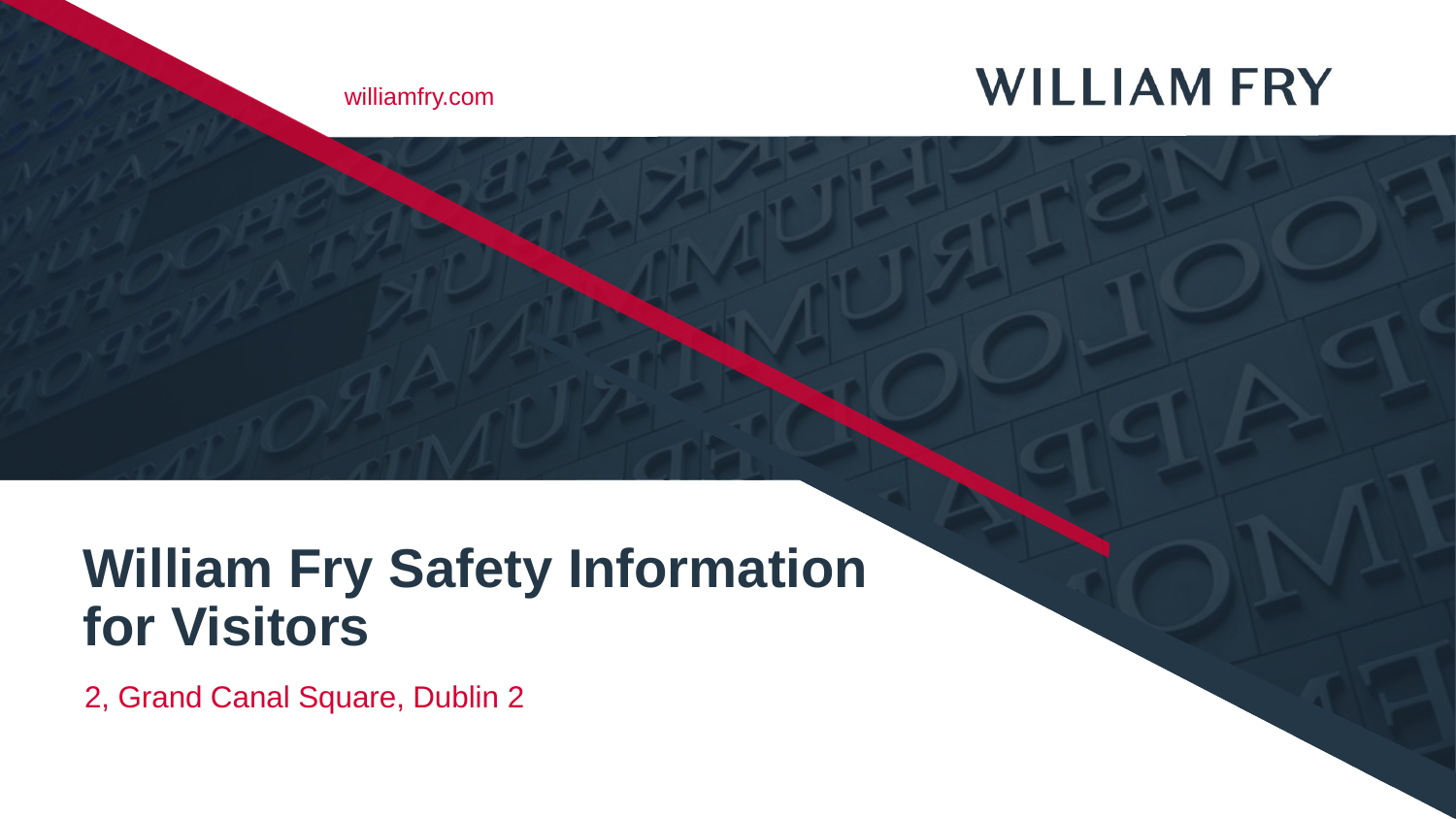#### **We are pleased to welcome you to our offices! But first, some important messages…**





Please maintain social distancing (2 metres), hand hygiene and cough etiquette during your visit



If you or a close contact have Covid-19 symptoms, please do not come to the office



If you have been travelling outside Ireland, you must not visit the office for 14 days after you return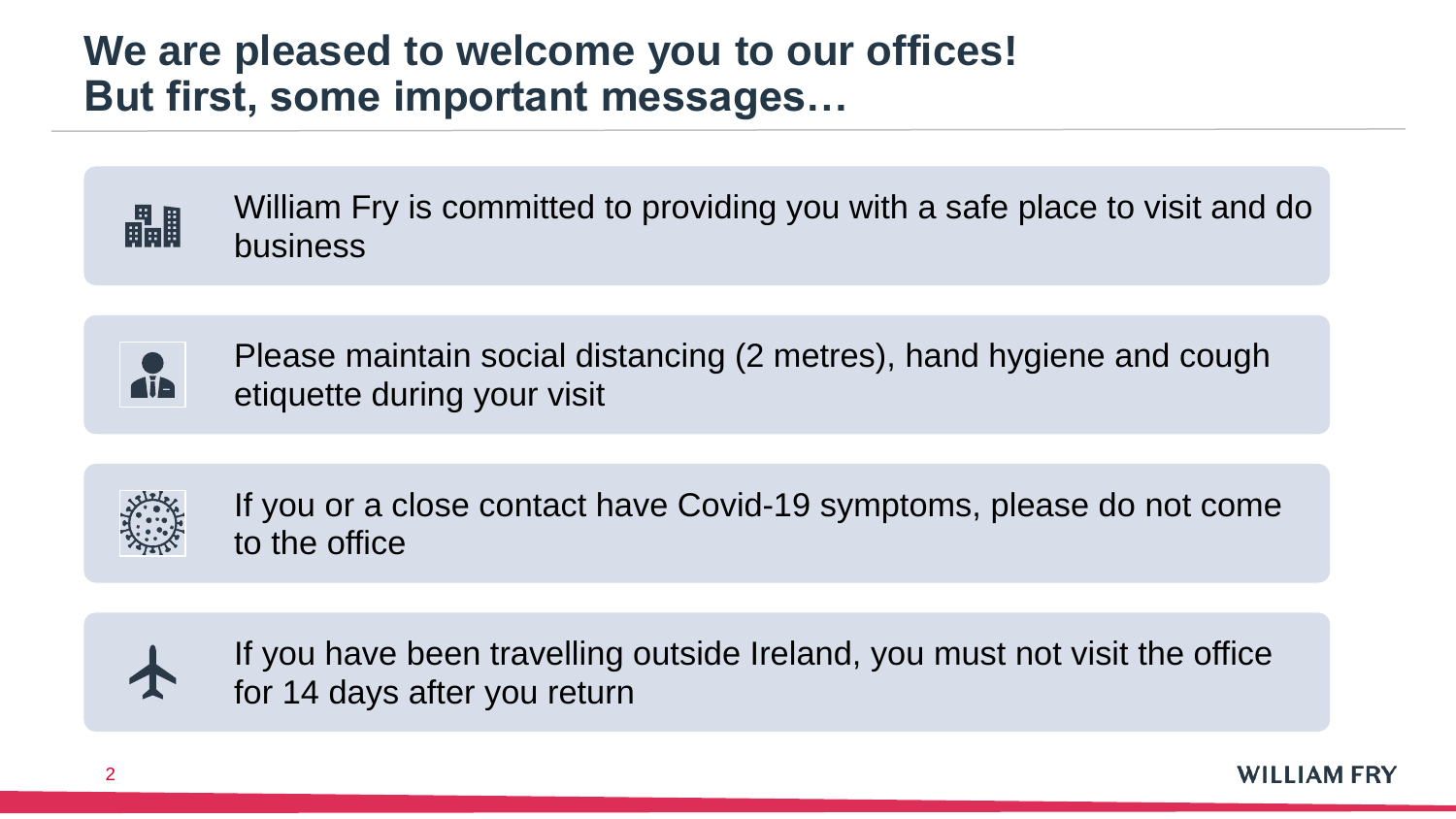### **Your arrival to William Fry**



#### **WILLIAM FRY**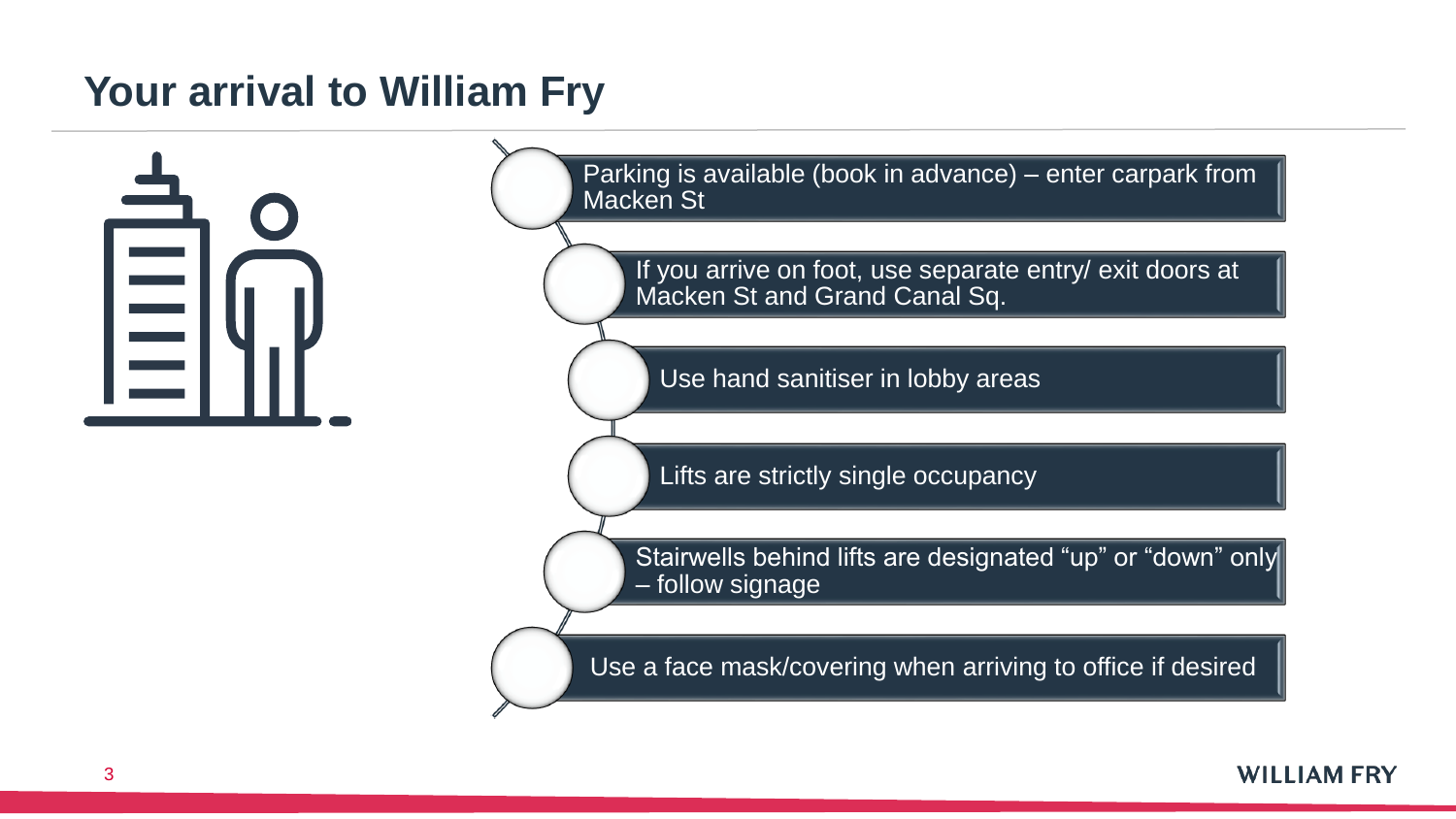





Your meeting will be on  $6<sup>th</sup>$  floor which has a one-way system in operation – follow signage to reception and your meeting room





Disposable masks are available if you wish to use one during your meeting – please dispose of it in the designated bin afterwards





If you feel unwell during your meeting, tell William Fry staff and they will bring you to our first aid room for immediate care